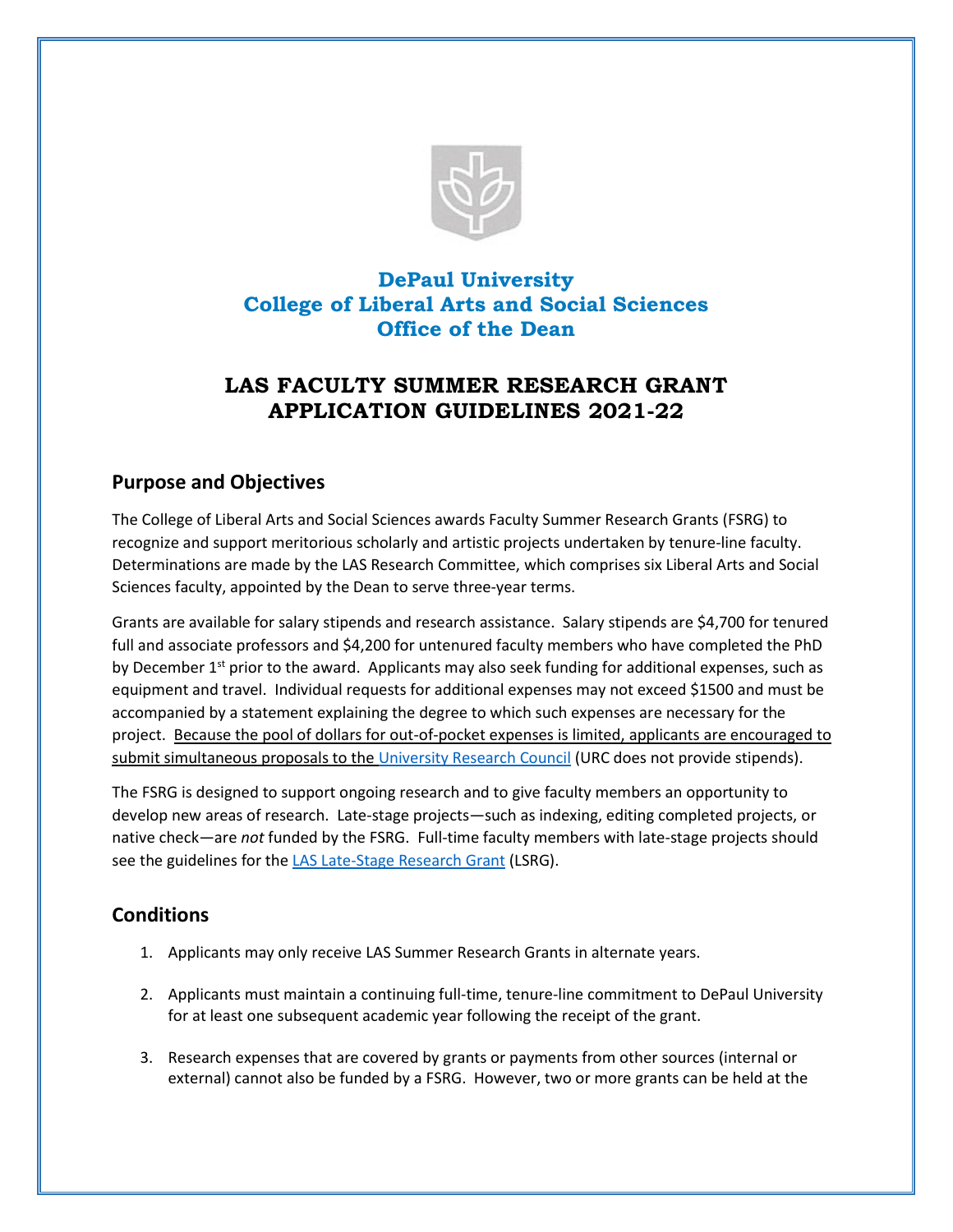same time provided they do not cover the same work.

- 4. In no case may a grant from this program, combined with other grants or salary, result in more than two summer salary units. A grant from this program constitutes one unit, as does, for example, teaching one summer course or participating in LAS summer advising.
- 5. Additional expenses up to \$1500, if approved, *must be spent during the summer of the award*. No expenses will be approved more than 60 days past the start of the Autumn Quarter following the grant period without the express written approval of the Executive Associate Dean. Any approval of grant-related travel is contingent on temporary or permanent changes to university travel restrictions, without exception.
- 6. The FSRG may not be used to support a faculty member's dissertation research or writing.
- 7. Applicants who have received a FSRG in the past but did not submit the mandatory closure report are not eligible to apply again until they have done so. Intended applicants who are unsure of their eligibility in this regard should contac[t Erica Godfrey](mailto:egodfre1@depaul.edu) in the LAS dean's office.

### **The Application**

Each complete FSRG application comprises a Project Description, a Project Summary, a CV, and optionally a Budget (if the faculty member wishes to apply for up to \$1,500 is funds to support assistance or travel). The following sections elaborate components of the complete application.

#### *General Guidelines*

- 1. The project should be described and situated within a broad disciplinary or interdisciplinary context.
- 2. The project description must be written in such a way that colleagues from other disciplines can determine the stakes, goals, and timeline of work. This is particularly important for specialized and/or technical projects. It is recommended that (particularly first-time) applicants seek assistance from the college's [Faculty Scholarship Collaborative](https://las.depaul.edu/centers-and-institutes/faculty-scholarship-support-center/Pages/default.aspx) (FSC) before proposals are submitted. The FSC can also assist with compiling and generating the CV. No one in the dean's office is positioned to offer assistance with writing or commenting on the proposal or budget narrative. Technical or procedural questions may be directed t[o Erica Godfrey](mailto:egodfre1@depaul.edu) in the LAS dean's office.
- 3. Proposals to develop courses or instructional materials will usually not be funded under this program. Faculty interested in developing such a proposal should apply to the Quality of Instruction Council.
- 4. Each proposal will be accompanied by a statement from the applicant's chair or director. This statement is solicited by the application platform upon submission of the application and is due no more than one week after the submission deadline. The chair's statement is intended to supplement the application for the benefit of the Committee's decision-making. *Applicants are*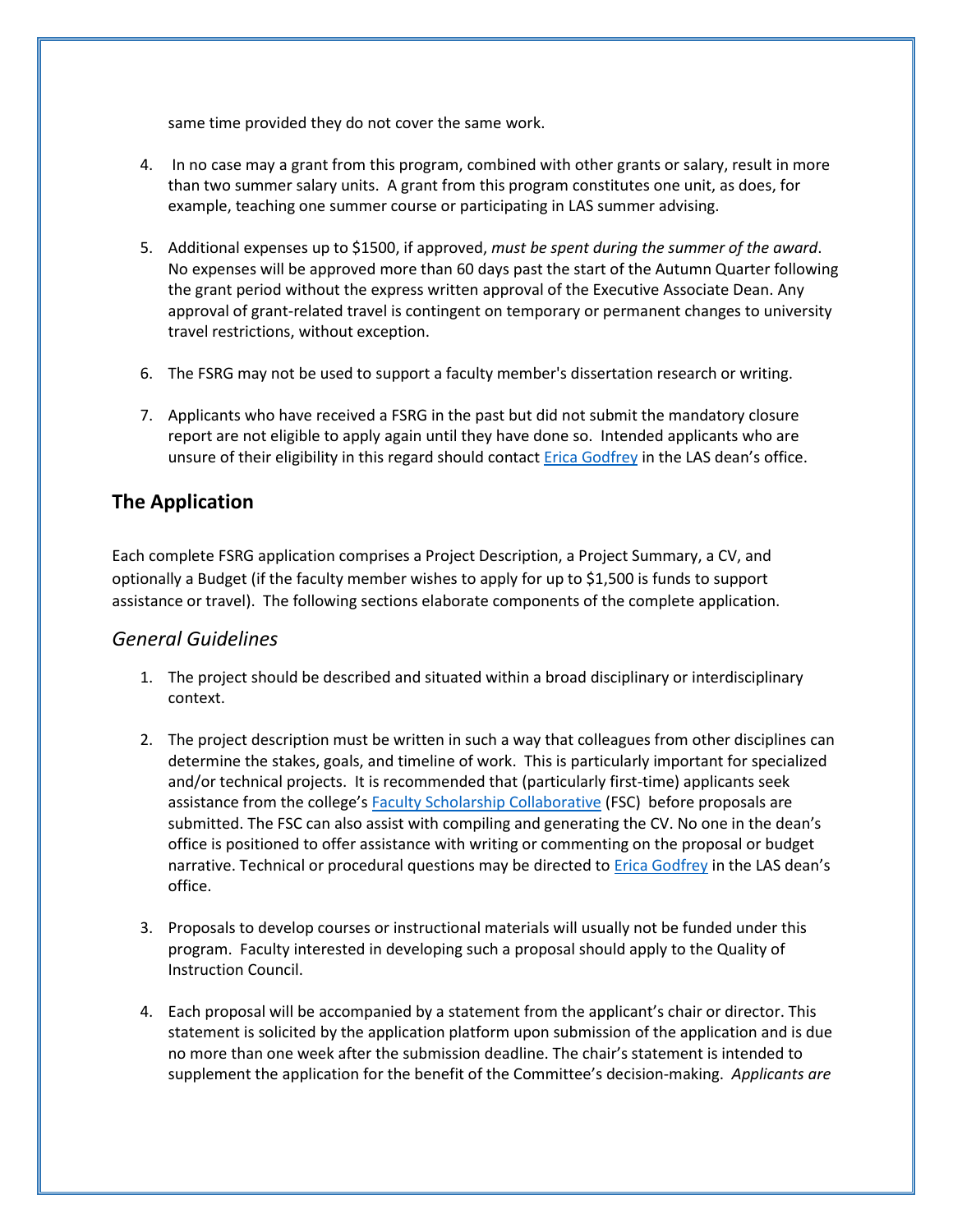*very strongly encouraged to alert their chair or director of their intention to apply well in advance of the application deadline.* 

5. *Projects involving human or animal research subjects must receive IRB approval before LAS funding can be authorized*. A description of the proposed research and the consent forms must be submitted to the Institutional Review Board for the Protection of Human Subjects or to the Institutional Animal Care and Use Committee. The relevant committee(s) will review the research protocol and will notify both the principal investigator and the LAS Research Committee of their decision. For more information on either the IRB or the IACUC review process, please visit the website of the [Office of Research Services.](https://offices.depaul.edu/research-services/Pages/default.aspx)

### *Project Description*

Address each of the following points in your project description to avoid putting your proposal at a disadvantage when read alongside other proposals. The description must be written in non-technical terms easily understood by experienced colleagues reading as generalists.

- 1. Explain and state the importance of the project (why it needs to undertaken and/or its connection with related efforts in your field).
- 2. Describe the methods and/or approaches to be used in the project, and note any special instruments or materials that will be required.
- 3. Describe the specific outcomes that are expected, the further research directions the project points to, and the timetable for the completion of the project, being explicit about the work expected to be done during the grant period.
- 4. Discuss how this project relates to your previous work or how it contributes to a new area of your professional development. If this project is similar to a previous project funded by a LAS FSRG, please indicate why further funding is appropriate.

Formatting: Project descriptions should not exceed a maximum of three single-spaced pages or six double-spaced pages. Please use standard margins (approximately 1-inch) and font sizes (11- or 12 point) to ensure readability and uniformity across submissions. Applications with project descriptions in excess of the page limit may not be reviewed.

#### *Project Summary*

Provide a one-paragraph summary of the project and objectives in non-technical terms understandable to colleagues from other disciplines. The summary will be used to announce your project, if funded.

#### *CV*

Provide a CV generated within FAC 180 (Interfolio) that is complete for at least the last five years. See the reference to the FSC above should you need help creating or generating the CV.

## *Budget*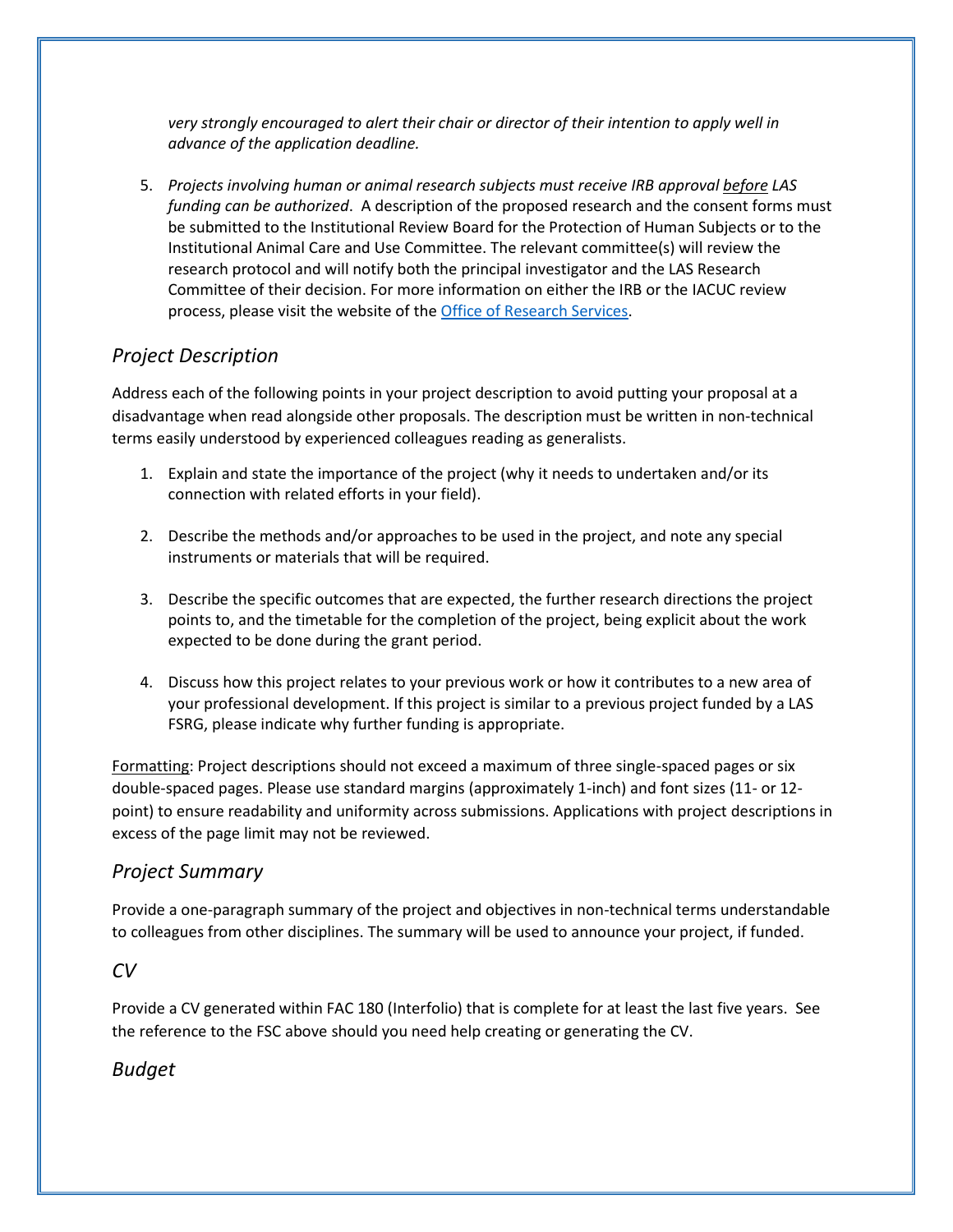Budget Summary: Please identify and justify research-related expenditures. This program does not provide funds for books that could be obtained or ordered through the university's libraries. Expenses for photocopying are only reimbursed to the extent that they are incurred outside the university.

Budget Narrative: Clearly detail your budget lines. For example, provide the salary rate for any research or clerical assistants; itemize expendable supplies; describe permanent equipment; itemize and/or describe books, photocopies, films, and other items. Give some indication of the degree to which the expenses are necessary for the project. Travel and research/clerical assistance will be funded only when clearly and persuasively described as necessary to completion of the project. Failure to provide details could result in the rejection of the budget or the entire proposal.

In your budget narrative, you must also state whether you are requesting funds for the same project from other sources internal to DePaul. If so, describe the source, the amount requested, and your dependence on those funds to complete the project.

## **Criteria By Which Proposals Will be Evaluated**

The LAS Research Committee strongly recommends making a persuasive case for completion of the projects proposed and the value of those projects to the scholarly field/s or creative contexts to which they are intended to contribute. The LAS Research Committee will evaluate proposals in light of the following questions:

- 1. Is the project description clear and coherent, avoiding unexplained references and disciplinary nomenclature that may limit understanding by non-experts?
- 2. Does the project description explain persuasively that the project has potential to make an original scholarly or artistic contribution?
- 3. Does the project description persuasively articulate a method or approach that will lead to the scholarly or artistic outcomes proposed?
- 4. Does the proposal describe a detailed timeline toward completion that experienced colleagues, reading as generalists, are likely to find reasonable?
- 5. Does the proposal contextualize the project within the faculty member's previous scholarly or creative endeavors, explaining how it advances prior work or develops a new line of research or artistic activity?
- 6. Is the proposed budget, if any, clear, complete, well explained, well documented, and well connected to the proposal?

#### **Closure Report and Completion of Project**

By January 8<sup>th</sup> of the year following the grant period, a 1-2 page report describing the outcomes of the project must be submitted to [Erica Godfrey](mailto:egodfre1@depaul.edu) in the LAS dean's office. Failure to submit the closure report will leave applicants ineligible for future LAS grants.